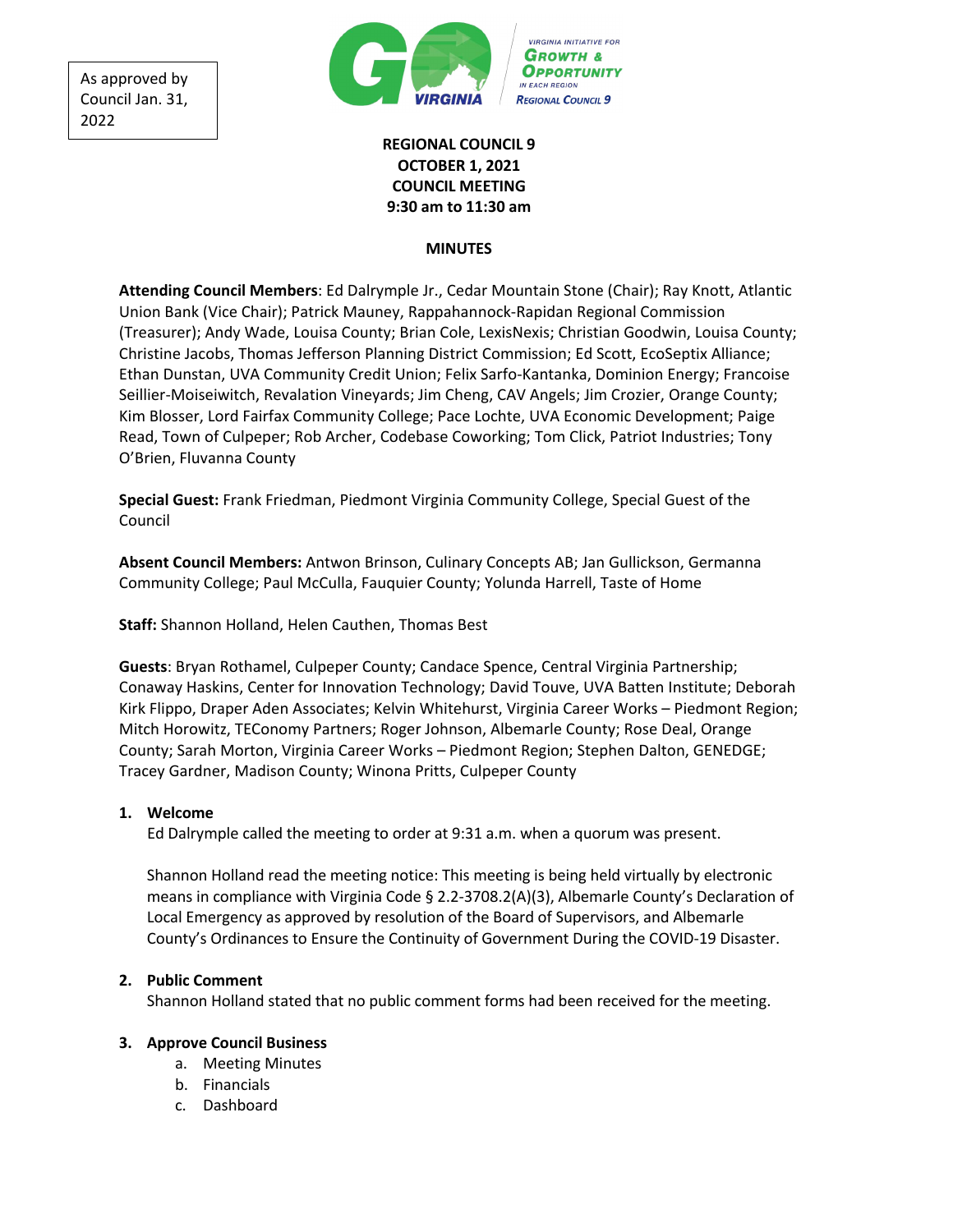- d. Director Report
- e. Accept New Council Member Appointments Ethan Dunstan, Antwon Brinson

Ed Dalrymple stated that the five business items listed had been grouped together with the intention of discussing individually and approving with one motion and vote. Ed Dalrymple then asked if there was a request to move one or more items out of the group for separate consideration. No request was made.

- a) Meeting Minutes Ed Dalrymple asked if there were any comments or discussions related to the Minutes as presented. None were offered.
- b) Financials Patrick Mauney provided an overview of the Financials through July 31, 2021, including these highlights. No questions or discussions were offered.
	- The Statement of Financial Position through July 31 indicates there is \$122,401.64 in Accounts Receivable and Current Liabilities of \$6,567.02. Also, a more recent statement through September 14 shows Accounts Receivable are reduced to \$32,550.98 and Liabilities to under \$200.
	- The Statement of Income and Expense through July 2021 represents seven months of spending of the FY 2021 budget. Total expenses through July 2021 are \$84,011.31 of the total \$250,000 budget or 33.61%. Salaries are the largest expense item at \$74,462.95.
	- The Partnership has hired a new staff person to support GO Virginia Region 9 at 30 hours/week. This role replaces a previously staffed 20 hours/week position, but now also includes the additional 10 hours of staff time approved as part of the FY 2022 budget.
	- Grant project budgets for active or recently closed projects are also included.
- c) Dashboard Ed Dalrymple noted that the enclosed Dashboard indicated there was just over \$1.5 million available for per capita grants and about \$425,000 for ERR grants. No questions or discussions were offered.
- d) Director Report Ed Dalrymple asked if there were any comments or discussions related to the Director's Update as provided. None were offered.
- e) Accept New Council Member Appointments Ethan Dunstan, Antwon Brinson

Ed Dalrymple explained that there were two new private sector member appointments for acceptance. Ethan Dunstan was appointed by the Partnership to complete the term of John Young, who was interim. Antwon Brinson accepted the ex officio role of chair of Virginia Career Works – Piedmont Region and replaces Steve Ray, who was also interim.

Ed Dalrymple asked if there were any questions or discussions on any item. None were offered.

#### *Ray Knott made a motion to approve the Council Business. Tom Click seconded the motion.*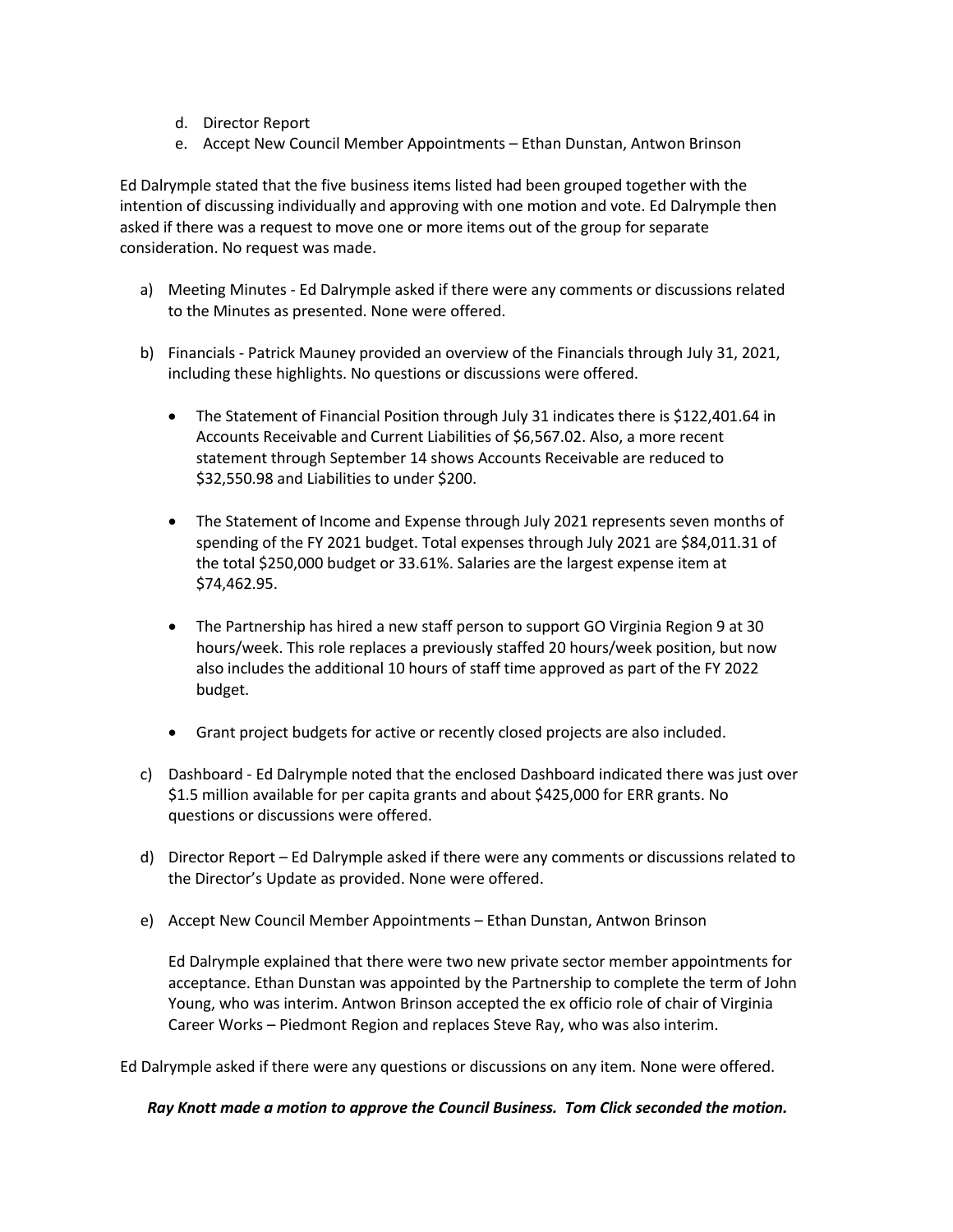## *A roll call vote was taken and the motion carried.*

### **4. Committee, Task Force, or Strike Force Updates**

a) Strike Force Status

Ed Dalrymple noted there were no updates from the Strike Force as the group had not met since the last meeting.

#### b) Other

Ed Dalrymple stated the Task Force groups had not met since the last meeting and asked if there were any related updates. The following updates were given:

- Talent Development Ed Dalrymple noted David Lapinski at the UVA Career Center is working to build a collaboration for the State Council of Higher Education for Virginia request for proposal for supporting regional internships. Shannon Holland connected him with VCW – Piedmont and the Central Virginia Partnership to discuss collaboration for a potential grant by January 11.
- Sites Felix Sarfo-Kantanka updated members on the status of the Accelerating Regionally Significant Sites project by advising that the Culpeper EDA has approved has approved a contract with WW Associates for work around the Wingspread site and Louisa County site had selected Timmons to do work on the Shannon Hill site.
- **5. Vote on Approving – 2021 GO Virginia Region 9 Growth & Diversification Plan Update** Ed Dalrymple informed members that the 2021 Growth Plan Update had been shared with the Council and posted for public comment. He noted if the Council approved the plan, it would be submitted to the Virginia Department of Housing and Community Development and would go before the GO Board in March 2021.

Shannon Holland indicated that no public comments had been received on the plan to date. She noted the Phase II TEConomy report was not released in time to be included in the development of the plan, but could be referenced by the Council if needed.

Ed Dalrymple opened the floor for discussion or comments on the 2021 Growth Plan Update.

*Jim Cheng made a motion to approve the 2021 Growth Plan Update as presented, to allow staff to make minor edits as needed, and to allow the Executive Committee to make changes to respond to DHCD review questions if needed. Brian Cole seconded the motion. A roll call vote was taken and the motion carried.* 

#### **6. Region 9 Project Presentation – Catalyst Project Update**

David Touve, Senior Director, Batten Institute, UVA Darden School of Business, gave a presentation on the outcomes of the Catalyst project to date. (The presentation is posted with these Minutes). He indicated the program plans to target five companies each year in collaboration with partners and Venture Central going forward.

**7. TEConomy Presentation**